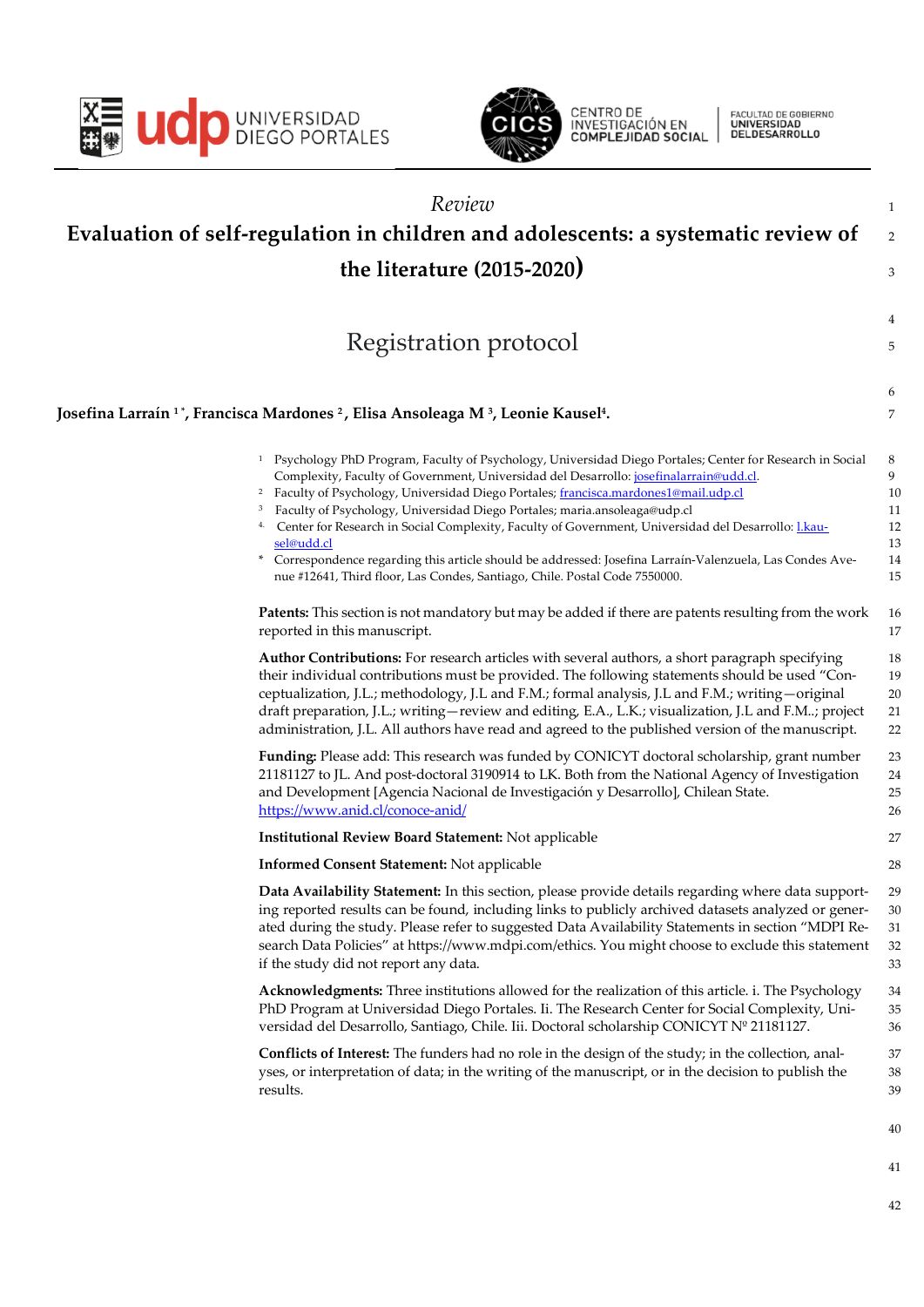*PROTOCOL FOR ANALYSIS TABLE Nº1* 44

| Execution steps for the systematic review of the literature<br>This protocol is associated with the excel spreadsheet |                                                                       |                                                                                                                                                                                                                                                                                                                                                                                                                                                                                                                                                                                                                                                 |  |
|-----------------------------------------------------------------------------------------------------------------------|-----------------------------------------------------------------------|-------------------------------------------------------------------------------------------------------------------------------------------------------------------------------------------------------------------------------------------------------------------------------------------------------------------------------------------------------------------------------------------------------------------------------------------------------------------------------------------------------------------------------------------------------------------------------------------------------------------------------------------------|--|
| Number                                                                                                                | <b>Step</b>                                                           | Description                                                                                                                                                                                                                                                                                                                                                                                                                                                                                                                                                                                                                                     |  |
| 1                                                                                                                     | Collections of articles                                               | For the collection of the articles, filters were used within the searches, these are:<br>- The article must present the abstract as available text.<br>- The publication of the articles was between the dates 01/01/2015 to 12/31/2020.<br>- The language used for the article is in English.                                                                                                                                                                                                                                                                                                                                                  |  |
| 2                                                                                                                     | collected<br>Articles<br>from search terms.                           | self-regulation[Title/Abstract] AND Brain[Title/Abstract] = 227                                                                                                                                                                                                                                                                                                                                                                                                                                                                                                                                                                                 |  |
|                                                                                                                       |                                                                       | self-regulation[Title/Abstract] AND cognition[Title/Abstract]=83                                                                                                                                                                                                                                                                                                                                                                                                                                                                                                                                                                                |  |
|                                                                                                                       |                                                                       | self-regulation[Title/Abstract] AND neuroscience[Title/Abstract]=28<br>338 articles were retrieved from the PUBMED                                                                                                                                                                                                                                                                                                                                                                                                                                                                                                                              |  |
| 3                                                                                                                     | Elimination<br>of<br>repeated articles                                | 35 articles are removed. Therefore, there are 303 items left for the next step.                                                                                                                                                                                                                                                                                                                                                                                                                                                                                                                                                                 |  |
| 4                                                                                                                     | Elimination<br>of<br>re-<br>views or meta-ana-<br>lyzes               | Elimination of reviews or meta-analyzes presented a total of 113 articles.<br>When discounting the previous ones, they were 200 articles.                                                                                                                                                                                                                                                                                                                                                                                                                                                                                                       |  |
| 5                                                                                                                     | Firt elimination by<br>criteria.                                      | Elimination because the age requirement was not met or the age of the<br>sample was not specified. Furthermore, articles were excluded when self-<br>regulation was not a variable within the study. Information extracted only<br>by abstract (eliminated $n = 146$ ). Remaining articles ( $n = 44$ ).                                                                                                                                                                                                                                                                                                                                        |  |
| 6                                                                                                                     | <b>Second Elimination</b><br>of articles due to<br>exclusion criteria | Elimination of articles due to exclusion criteria when analyzing the study<br>in greater depth, in which there were inconsistencies associated with the<br>approach to the concept of self-regulation ( $n = 15$ ).<br>29 articles remained for analysis.                                                                                                                                                                                                                                                                                                                                                                                       |  |
| 7                                                                                                                     | Final selection                                                       | 29 articles were selected for information extraction according to<br>the previously established inclusion criteria.<br>To ensure greater organization of systematic review, a review<br>matrix was created in an Excel spreadsheet. A separate sheet was<br>created for each of the steps in the article selection and data<br>collection process for this review, which can be reviewed in<br>supplementary material. Figure 1 shows the summary of the<br>information acquisition process and Table 2 shows all the selected<br>articles with their general identification for subsequent extraction<br>linked to the categories of analysis. |  |

45 46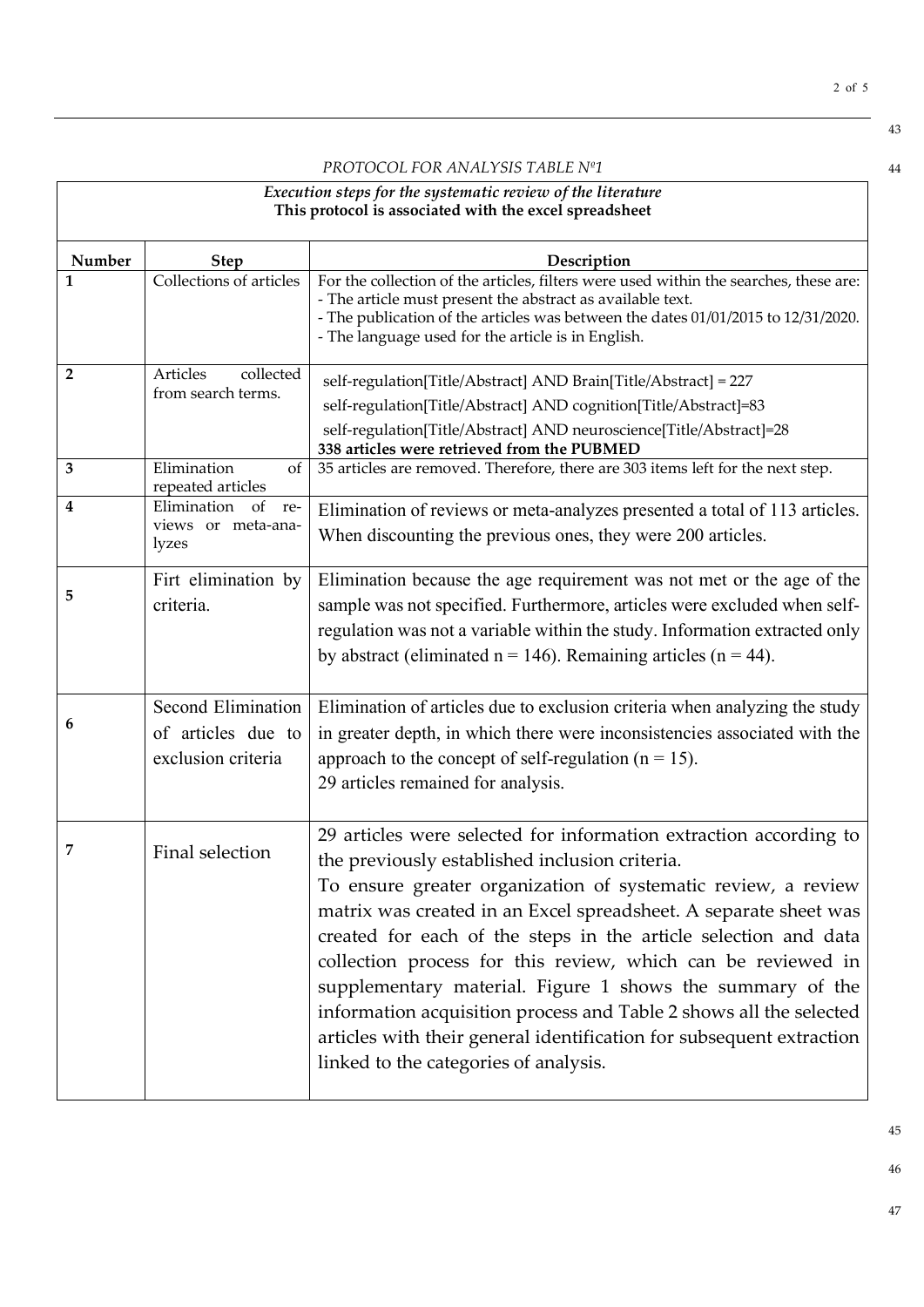## *CLASSIFICATION OF ARTICLES ACCORDING TO CONCEPTS TABLE Nº2* 50

| Explicit and / or detailed<br>definition of self-regulation | Implicit, ambiguous or<br>brief definition | Use the concept but do not<br>define |  |
|-------------------------------------------------------------|--------------------------------------------|--------------------------------------|--|
| Bell (2019)                                                 | Fosco(2018)                                | Anokhin (2017)                       |  |
| <b>Chavez</b> (2020)                                        | Grabell (2017)                             | Bowling $(2017)$                     |  |
| Hanson (2019)                                               | Lopez $(2016)$                             | Densing (2018)                       |  |
| Kaldoja (2015)                                              | Lopez (2017)                               | Edginton $(2016)$                    |  |
| Lackner (2018)                                              | Nash (2015)                                | Gabriels (2015)                      |  |
| Lim (2016)                                                  | O'Connor(2015)                             | Goldschmidt (2018)                   |  |
| Malanchini (2019)                                           | Rohr (2020)                                | Lakes (2019)                         |  |
| Miller (2015)                                               | Tiego (2020)                               | Marsh (2015)                         |  |
| Ryan (2019)                                                 | Urben (2018)                               | Marusak (2018)                       |  |
| Wang (2017)                                                 |                                            | Modi (2018)                          |  |

52

3 of 5

48 49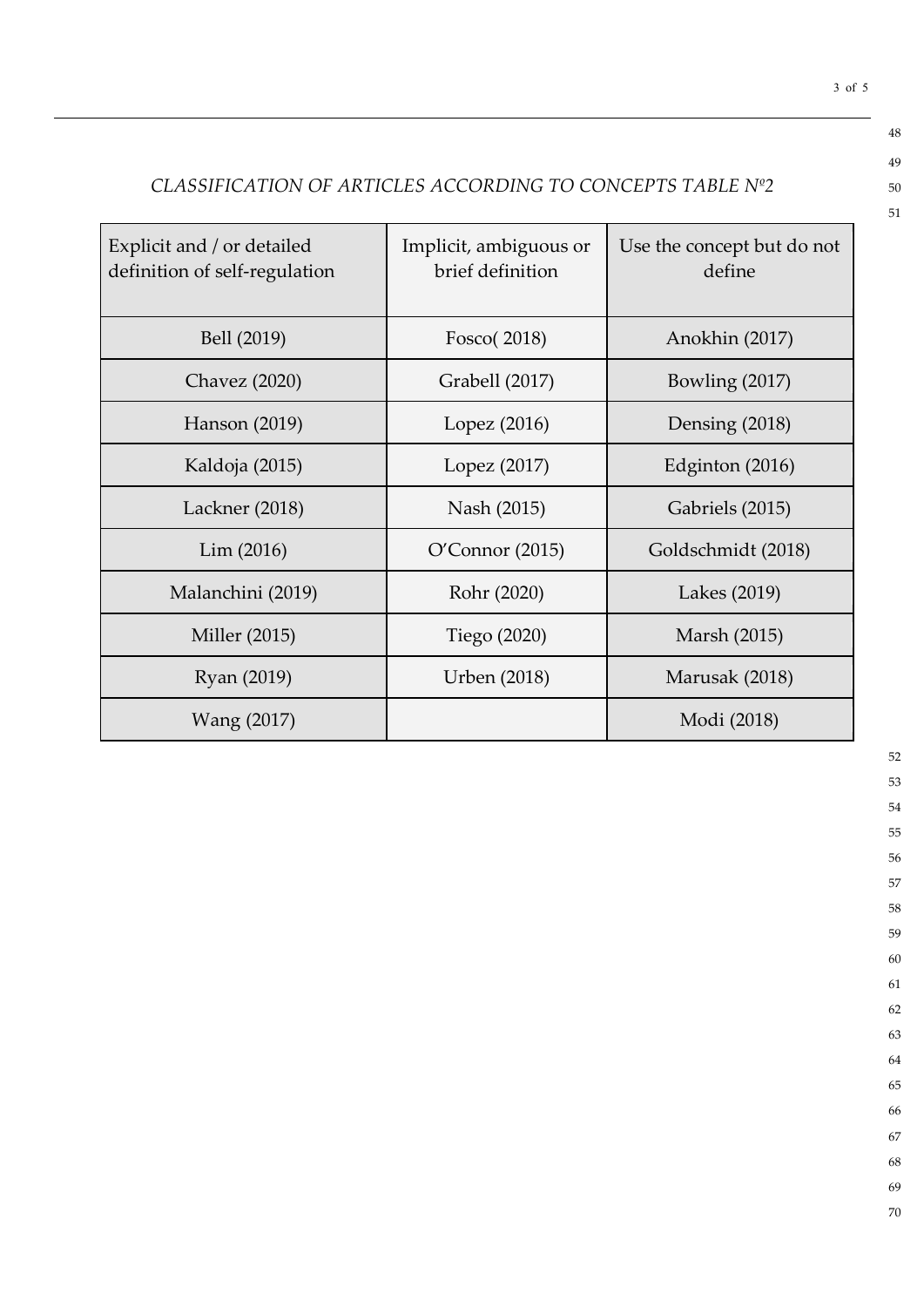## CLASSIFICATION OF ARTICLES ACCORDING TO SYMPTOMATOLOGICAL CHARACTERIS- <sup>71</sup> TICS OF THE SAMPLE 72 TABLE  $N^{\circ}3$  73

4 of 5

| Characteristics of the sample (according<br>to health, behavior, or cognitive varia-<br>bles) | Artículos                                                                                            | Tontal (n)     |
|-----------------------------------------------------------------------------------------------|------------------------------------------------------------------------------------------------------|----------------|
| Focus of the study is diagnosis of ASD                                                        | Edginton (2016); Gabriels (2015);<br>Lakes (2019); Rohr (2020);                                      | $\overline{4}$ |
| Focus of the study is diagnosis of TDAH                                                       | Fosco (2018)                                                                                         | 1              |
| Brain injury                                                                                  | Chavez (2020); Kaldoja (2015); Ryan<br>(2019)                                                        | 3              |
| Eating disorder or eating behavior prob-<br>lems                                              | Goldschmidt (2018); Lopez (2016);<br>Lopez (2017); Marsh (2015)                                      | $\overline{4}$ |
| Fetal alcohol syndrome                                                                        | Nash (2015)                                                                                          | $\mathbf{1}$   |
| Epilesy                                                                                       | Modi (2018)                                                                                          | 1              |
| Disruptive behavior                                                                           | Grabell (2017)                                                                                       | 1              |
| Population with multiple diagnoses<br>(without focusing on one)                               | Bowling (2017)                                                                                       | $\mathbf{1}$   |
| Population at risk of suffering from men-<br>tal health problems                              | Marusak (2018)                                                                                       | $\mathbf{1}$   |
| Healthy population or typical develop-<br>ment                                                | Densing (2018); Miller (2015); Tiego<br>(2020); Wang (2017)                                          | $\overline{4}$ |
| Intellectually gifted population                                                              | <b>Urben</b> (2018)                                                                                  | $\mathbf{1}$   |
| Few or no inclusion / exclusion criteria for<br>health, behavior or cognitive variables       | Anokhin (2017); Bell (2019); Hanson<br>(2019); Malanchini (2019); Lackner<br>(2018); O'Connor (2015) | 6              |

76 77

78